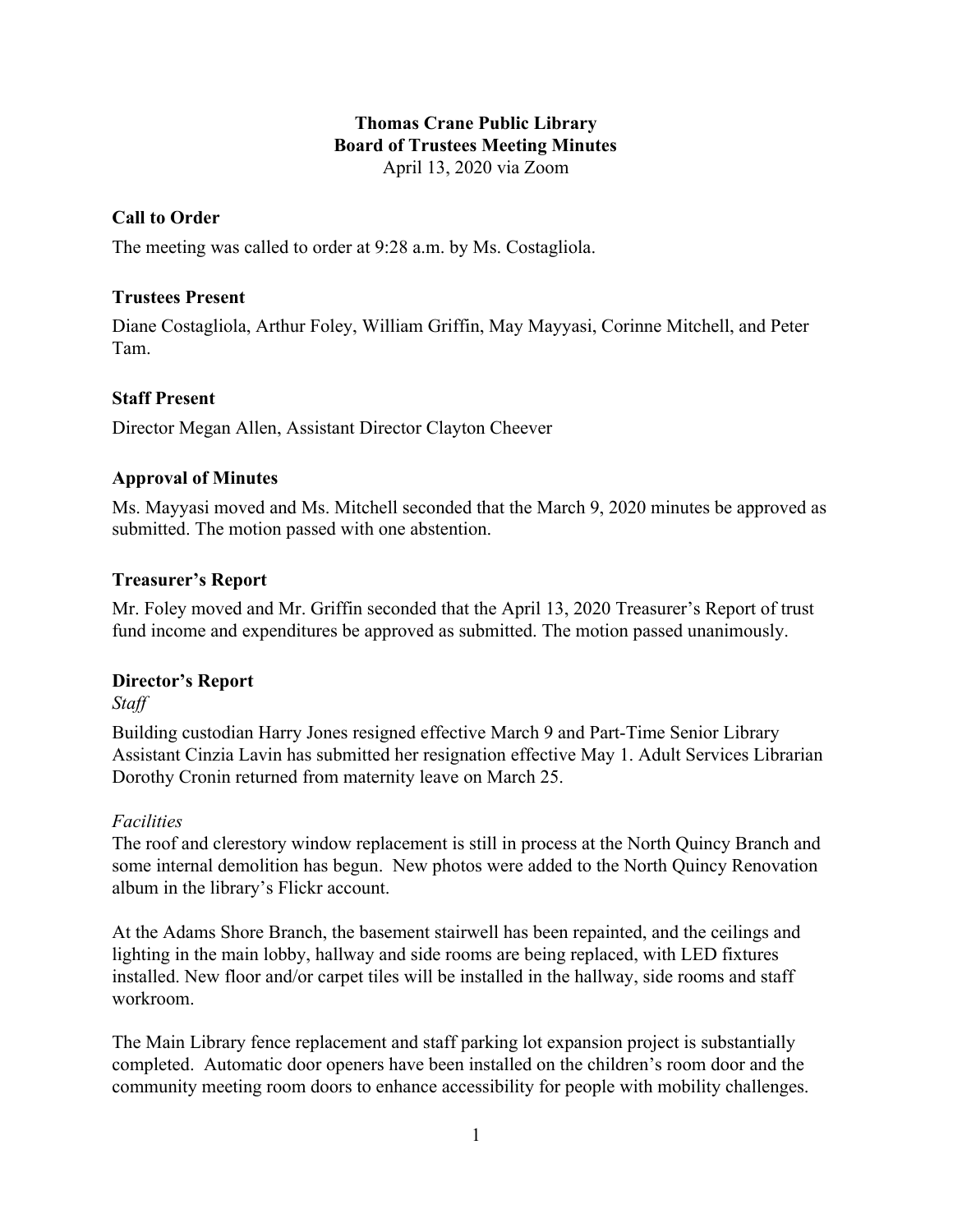Before the library closed, work in preparation of re-carpeting the Main Library had begun, including the relocation of some less-used microfilm collections to non-public areas and the shifting of adult non-fiction collections on the second floor. CBT, Inc. is continuing to work on the carpet replacement specifications and has proposed several options for the adult and children's public areas and for the staff areas.

#### *Emergency Closing Response*

Due to concerns about the health and safety of library employees and visitors, all library locations were closed as of Sunday, March 14. The initial closing period was for two weeks but has since been extended to at least May 4, in accordance with the statewide emergency declared by Governor Baker.

Although several pandemic contingency options were in the planning stages when the library closed, these were not well developed at the time of closing. Library administration and department heads have been working intensively to enhance the library's digital offerings and find a way to provide personal assistance to residents while staff are isolated at home. Department heads have also been meeting virtually with their staff to develop additional programs and services.

Custodians John Marsters and Kevin Mele are sharing the duty of checking every library facility and book drop on a daily basis. Most of the library's remaining staff have volunteered to work during the emergency closing, although not all have yet had the opportunity to do so.

The library already provided a robust collection of online resources for learning and recreation, accessible via its website. However, knowing that many regular library users have never used these resources, the first priority was to establish live one-on-one assistance from outside the library buildings..

Led by IT Coordinator Andria Lauria, options for live chat and cloud-based phone service were reviewed and then implemented, and several library laptops were configured for home use and then delivered to individual employees.

Beginning on Tuesday, March 31, the library began offering four live help desk hours per day, staffed by two employees at a time, including three hours per week in Cantonese and Mandarin. A group of eight librarians and library assistants led by supervisors Jessie Thuma and Theresa Tangney are road testing the help desk and continue to fine tune its operation so that additional employees can be trained and scheduled to assist. Since the new service was publicized, many residents have called with a broad range of questions about their library accounts, signing up for e-cards, using their devices to access free library e-content, information about unemployment assistance, and more.

Plans for delivering online programs for all ages are well underway, including webinars for literacy tutors, online Talk Times, book clubs, and story times presented by library staff as well as Friends of the Library-sponsored programs offered by outside presenters. Young Adult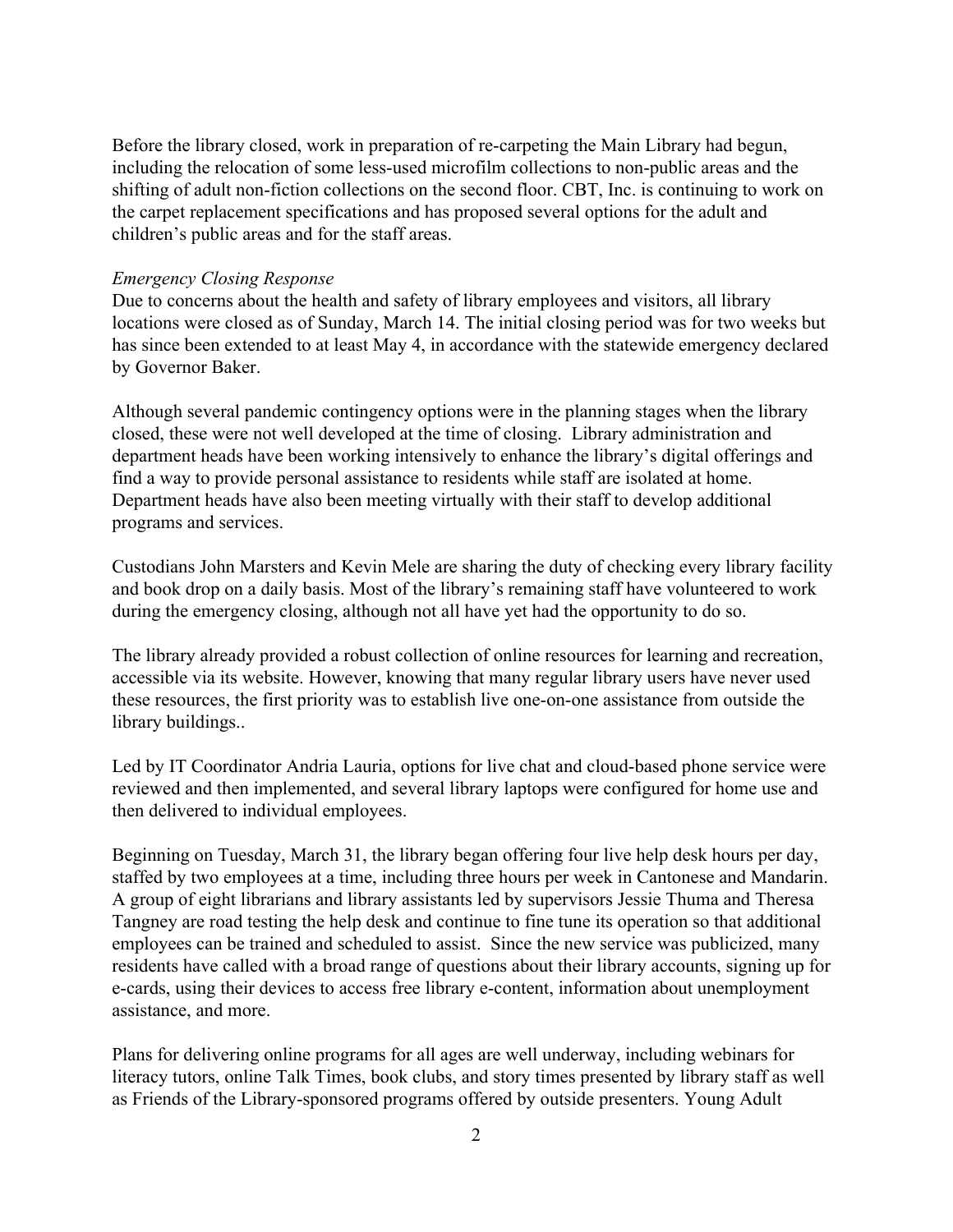Librarian Kerri Darcy has collaborated with a Quincy Public Schools colleague to create 14 database training videos for students doing school work from home.

Getting the word out to Quincy residents about online library services has been of special concern and all available traditional and social media channels are being used, in both English and Chinese.

Reflecting a month in which the library's buildings were only open for two weeks, physical circulation dropped 48% compared to the previous month while digital circulation increased. Overdrive e-collection use increased 14% and hoopla e-collection use jumped 23%.

Although the library's book drops remain open, patrons are encouraged to keep their items at home. All due dates have been extended to May 4 and all holds and overdue fines are suspended. An extensive fine-free period is anticipated after the library re-opens.

All pending orders for physical materials have been paused, although online carts are still being created with the library's principal vendors. Usage of e-resources such as Overdrive, hoopla and kanopy are being closely monitored and funding will be shifted to support these collections as demand requires.

Library supervisors and staff have demonstrated extraordinary commitment and creativity given the many technical and logistical challenges of serving the public while the buildings are closed. Email, chat, phone and video conferencing are all being employed to keep employees connected within and between departments to the extent possible, including a weekly all-staff meeting via Zoom. Staff will continue to explore the possibilities of different online platforms for developing public programs, classes, and readers' advisory services. Although at this time, it is unknown when the library buildings will re-open and begin to operate normally, it is certain that the innovative virtual services now being developed will be incorporated to some extent into the library's long-term operations and services and that the experience of this extended pandemic situation will inform future strategic and emergency planning.

## *Other*

The library has received its second and final State Aid to Public Libraries award for FY2020. Because of the statewide emergency and the temporary closing of all public libraries, the Massachusetts Board of Library Commissioners has suspended the FY2020 service requirements related to hours open and materials expenditures.

## **TCPL Foundation Liaison's Report**

Ms. Costagliola, on behalf of the Foundation Board of Directors, renewed the Foundation's Non-Profit Organization Directors and Officers Liability insurance for three years. Ms. Allen reported on Leslie DiBona's decision to establish an endowment fund to benefit the TCPL via the Boston Foundation instead of the TCPL Foundation.